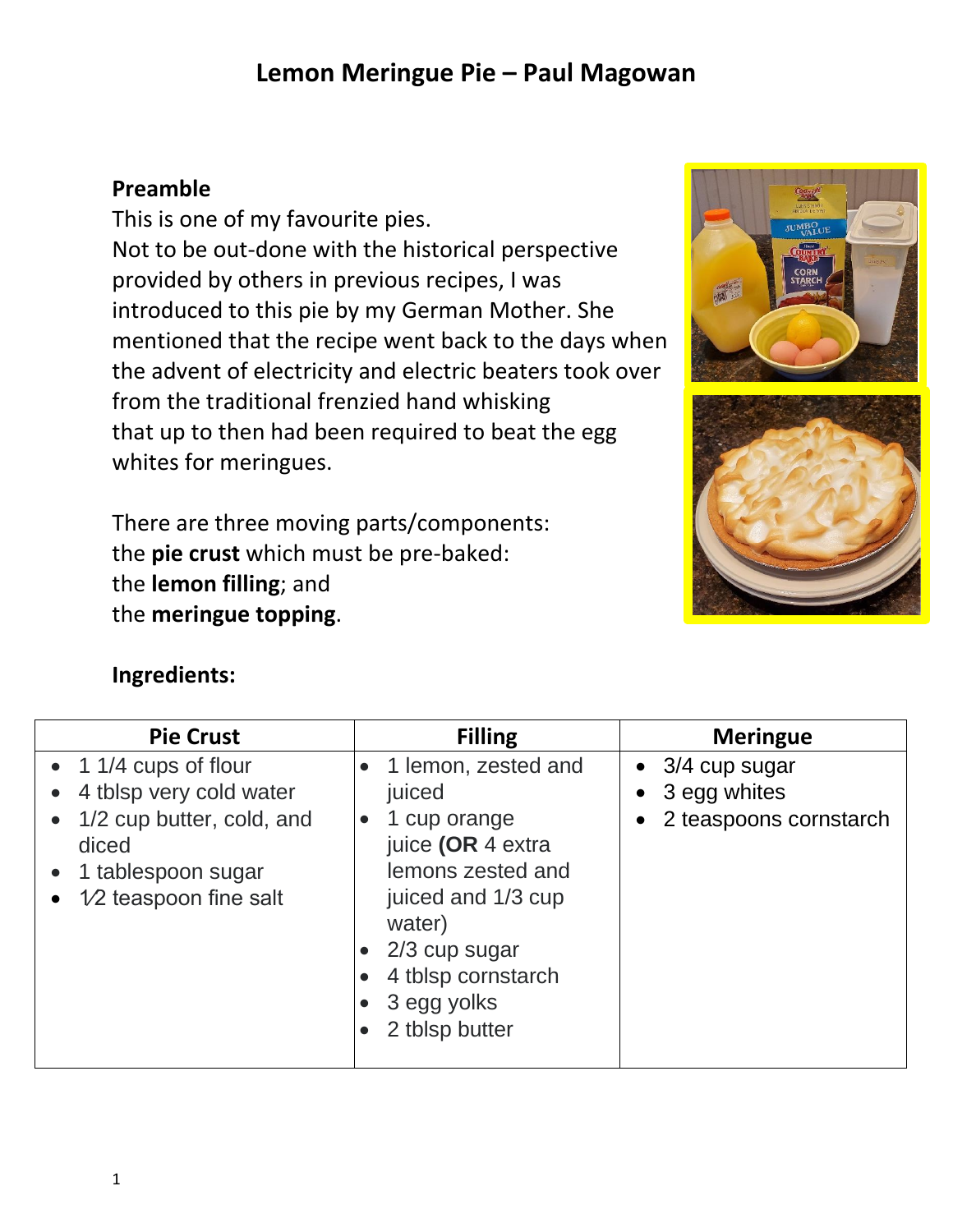### **Instructions – Pie Crust**

- First make the pie crust: rub the flour and butter together between your fingertips or using a pastry cutter, until the chunks of butter are pea-sized. Stir through the sugar and salt. Pour the cold water into the rubble mixture, and use a knife to cut the water into the mix. When the dough starts to come together, use your hands to briefly knead it together into a cohesive dough. Wrap tightly in clingfilm and refrigerate for at least half an hour.
- On a floured surface, roll out the dough into an 11-inch circle. Roll this circle up onto a floured rolling pin, and then unroll it carefully over an 8- or 9-inch pie plate. Ease the pastry so it sits flush against the base and edge of the pie plate. Prick all over with a fork, place the whole thing on a baking tray, and refrigerate for at least half an hour.
- Preheat the oven to 350°F. Line the pastry case with baking paper, and fill with baking beans or other pastry weights eg dry rice, right up to the top of the case. Bake for 20 minutes, remove the baking beans and baking paper, and return to the oven for another 10 minutes. Set to one side to cool for fifteen minutes.

### **Instructions – Filling**

- Heat the lemon juice, orange juice, lemon zest and sugar together in a medium-sized sauce pan until the sugar dissolves. Make a slurry with the cornstarch and a little of the cold orange juice and add this to the lemon/OJ syrup: cook over a medium heat until the mixture gently boils and thickens, stirring from the bottom the whole time.
- Put the egg yolks in a heatproof bowl, and briefly whisk until the egg yolks are paler than before. Pour some of the hot lemon mixture over the egg yolks, whisking to combine (pour hot over cold...this is to prevent the egg yolks from scrambling). Return the mixture to the saucepan and the heat, and stir for a couple of minutes until thick. Stir through the butter until combined.
- Spoon the lemon mixture into the pie case.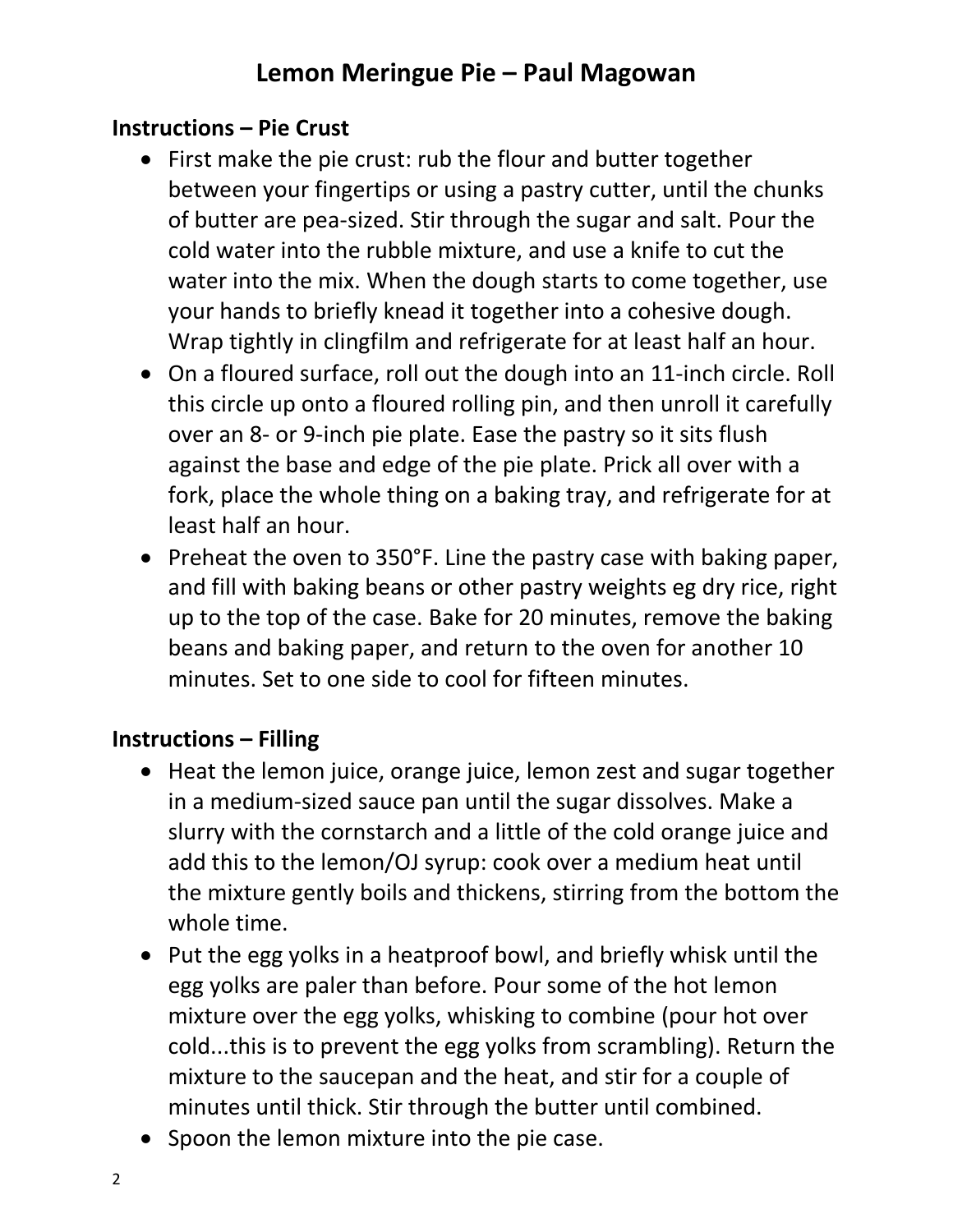### **Instructions – Meringue**

- To make the French meringue, whisk the egg whites to soft peaks. Then add the sugar a tablespoon at a time, only adding the next tablespoon when the previous one is fully incorporated. Whisk until the meringue forms stiff peaks and is thick and glossy. Briefly whisk in the cornstarch.
- Spoon the meringue onto the pie case, starting at the edges, making sure it touches the pastry (this will form a seal for the pie). Pile the centre of the pie high with meringue. If you prefer a crispy meringue top, as I do, then bake for an hour at a low heat, 200F.
- This is the most difficult step. Allow to cool before slicing and tucking in. I serve with a dollop of whipped organic cream and savour with a cup of fresh coffee..

### **Enjoy**

### **Background**

I recently found this write-up in the Spectator which I have adapted. I also thought it summed the pie up very well.

I often find myself turning to lemon-filled recipes in winter. I think it's something my baking subconscious realises before I do - that cold, dark days require the antithesis, something bright and bold, something cheering. You know what they say: when life gives you lemons, make lemon meringue pie.

Unlike its austere, pared back French cousin, the tarte au citron, the lemon meringue pie is never going to be a subtle pudding: a lurid, chartreuse centre hidden by big billows of toasted meringue, piled ludicrously, disproportionately, toweringly tall. It quivers and wobbles on the plate, crisp and firm on the outer edge, giving way to a marshmallowy interior. But that's the point isn't it? It isn't sophisticated or chic or cool. It's fun, and God, couldn't we all do with a bit of fun right now?